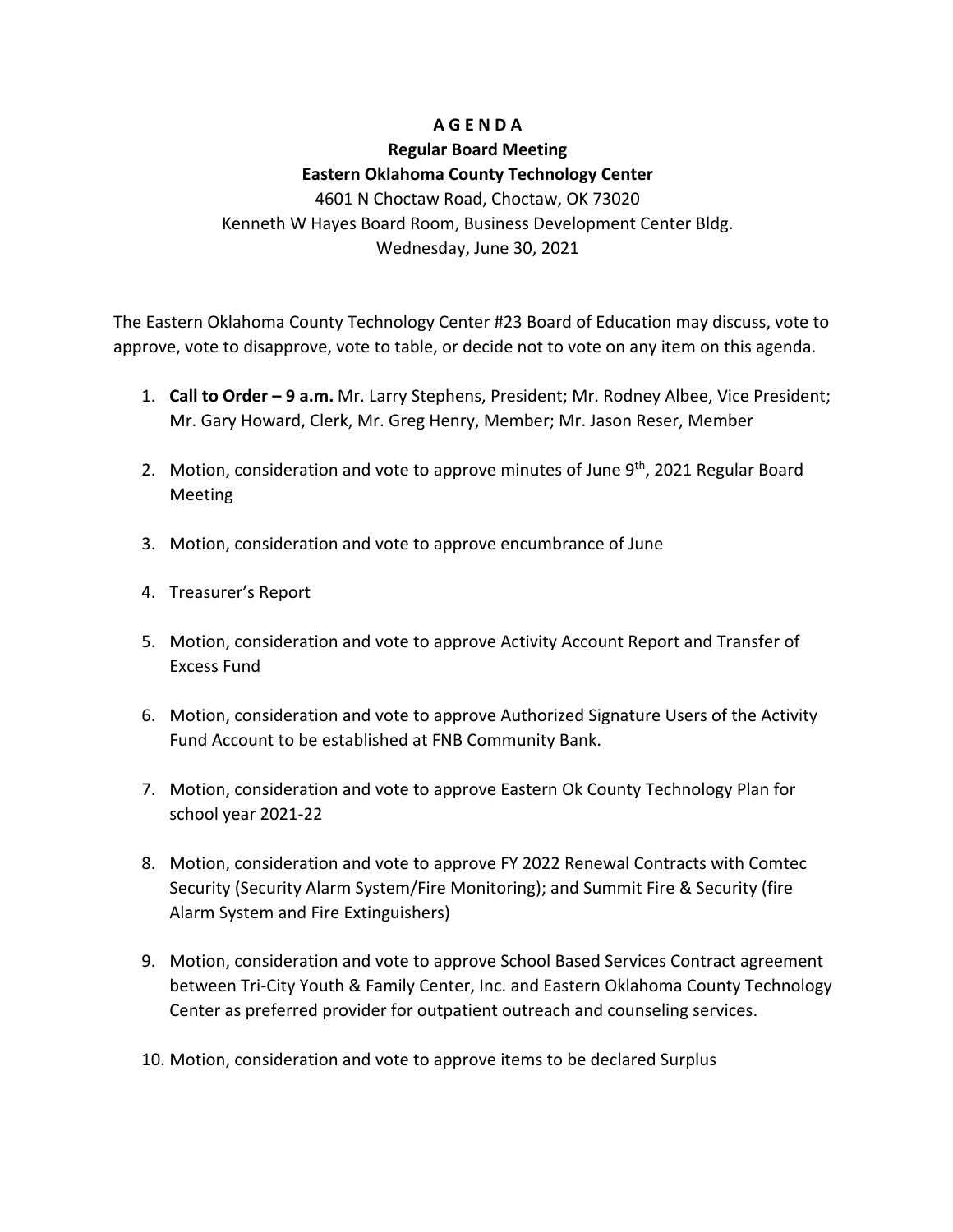- 11. Motion, consideration and vote to approve the revisions to Policy 410: Annual Leave
- 12. Motion, consideration and vote to approve the new addition of Policy 417: Unused Sick Leave
- 13. New Business: In accordance with *Okla. Stat. tit. 25, §311(A)(9)*, "new business" means any matter not known about or which could not have been reasonably foreseen prior to the time of posting of the agenda.
- 14. Superintendent's report

Proposed Executive Session for the purpose of discussing the following so the board can return to open session and take action pursuant to Executive Session Authority: *Okla. Stat. tit. 25, §307(B)(1),(3) and (7).* The following items are proposed for discussion during the Executive Session:

- a. New Employment as listed on **Attachment A** of Personnel Report
- 15. Motion and vote to convene in Executive Session
- 16. Motion and vote to return to Open Session
- 17. Board President's Statement of Executive Session Minutes
- 18. Motion, consideration and vote to approve, disapprove or table the following:
	- a. New Employments as listed on **Attachment A** of Personnel Report
- 19. Board Comments
- 20. Motion and vote for approval to Adjourn

Agenda Posted: Monday, June 28<sup>th</sup>, 2021 by 5 o'clock p.m. Front door of Business Development Center building

Posted by:

Minutes Clerk

The next Regular meeting of the Board is: **Wednesday, July 7th, 2021** 9:00 a.m. Kenneth W Hayes Board Room